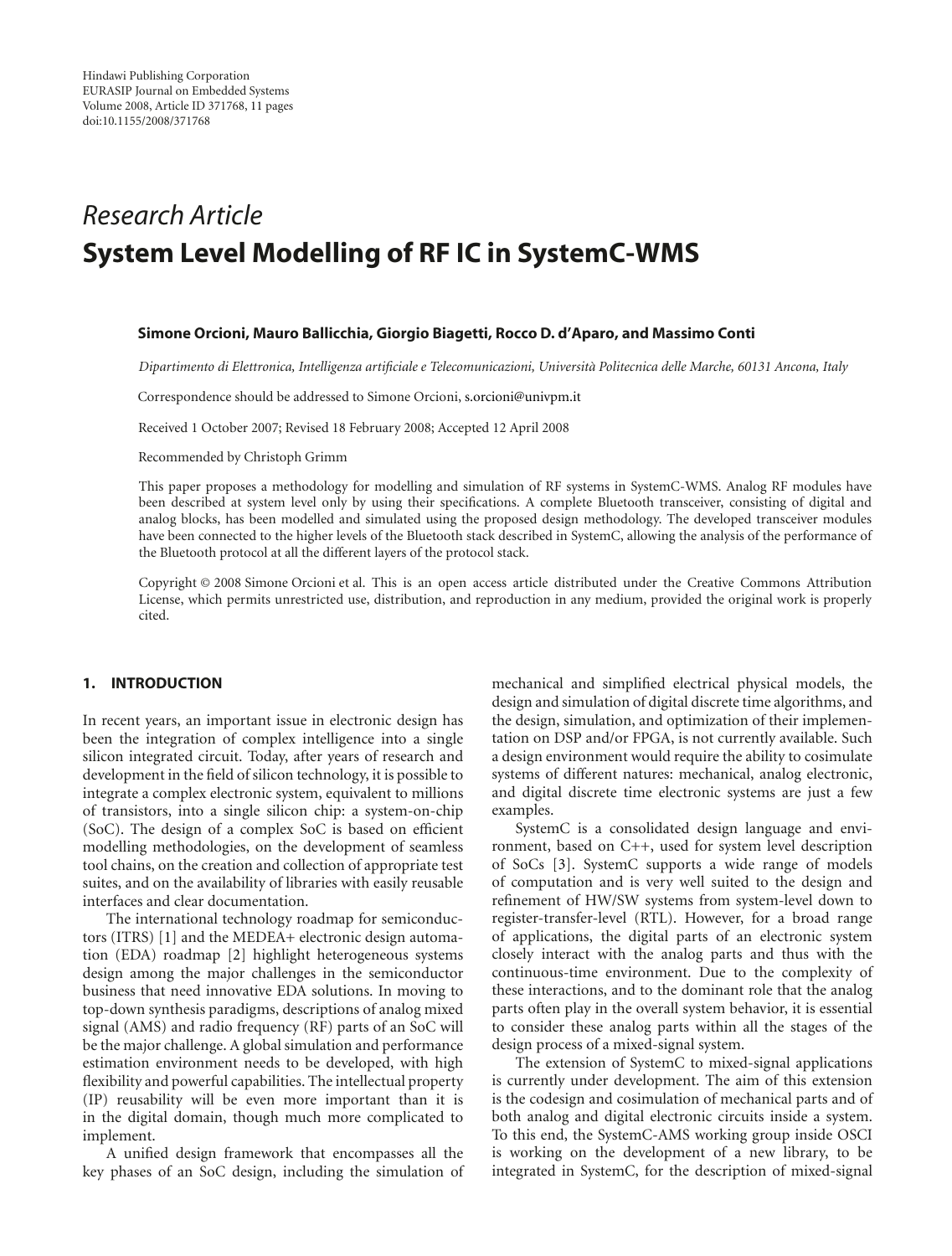systems [4–6]. As application examples, systems in which the analog RF part is integrated within the same chip as the digital part, or a digital control of the injection system in the automotive field are presented.

Recently, the SystemC-WMS (wave mixed signal) library has also been presented [7, 8], implementing a simple SystemC extension to allow mixed-signal modelling and simulation using the concept of incident and reflected waves. This extension to SystemC toward mixed-signal systems enables the creation of a high level executable model of both digital and analog subsystems in the same simulation environment, thus permitting a fast evaluation of the performance of the complete system. SystemC-WMS is suitable to be used in a number of different applications, including, for example, the control of electronic and mechanical systems in automotive applications, or the simulation of analog RF and high-level digital blocks in various wireless network technologies, such as Bluetooth or Zigbee.

Some system level designs of heterogeneous systems have been presented in the literature. In [9], Bjørnsen et al. presented a mixed-signal simulation of two pipelined A/D converter architectures and a CMOS camera-on-achip. In [10], Al-junaid and Kazmierski proposed a mixedsignal model of a boost DC-DC converter and a PLL-based frequency synthesiser, while in [11] the physical model of an electric guitar and associated effects, for the implementation in a digital circuit, is reported.

Short-range wireless communications are widely used and of great commercial interest. The design of SoC including wireless transceivers is extremely complex due to the fact that design specifications of the analog and the digital parts are strictly correlated. In [12], an architecture of a ZigBee transceiver has been designed and simulated using the Agilent ADS Ptolemy simulator.

This work presents a system level design of a Bluetooth transceiver, consisting of digital and analog blocks. In Section 2, the SystemC-WMS design framework is presented. Section 3 reports the system level modelling methodology used to design RF mixed signal transceivers starting from the specifications. Section 4 shows an application example regarding the design of a Bluetooth transceiver and the simulation results of the complete system, while the conclusions are reported in Section 5.

# **2. ANALOG MODULE REPRESENTATION IN SYSTEMC-WMS**

SystemC-WMS is a C++ class library, developed to work in conjunction with SystemC, that allows the user to model, simulate, and debug complex systems described at system level, comprising analog and mixed signal blocks, or even blocks operating on different physical domains (e.g., transducers, MEMS, mechanical actuators and systems, etc.). This was achieved by fully exploiting the computation model of SystemC, which is basically an event-driven simulation kernel, by providing a methodology to describe the functionality of analog or mixed signal modules and a flexible system to describe the interconnections between them.



Figure 1: Port symbols using electrical and wave quantities.

In fact, the SystemC kernel's primary function is to schedule the execution of concurrent processes, which describe the functionality of individual modules, according to the interconnections between the modules themselves. The application of this simulation paradigm to an analog system required the specification of an interface that could be used to model the inherent coupling that arises from the interaction of interconnected analog blocks.

As will be discussed shortly, the proposed interface is also able to take care of the dependencies between the modules and the channels directly connected to them, without the need of dealing with the global system topology, so that the simulation can still be carried out by the same event-driven scheduler.

### *2.1. Module representation based on wave exchanges*

Without loss of generality, we can fix our attention to an *N*port in the electrical domain, described by its port quantities  $v_j$  and  $i_j$ , with  $j = 1, \ldots, N$ . Although these quantities suffice to describe the relations between the module and the external environment, they are not well suited to be part of an eventdriven interface because there is no generic way to associate a cause/effect relationship to them.

Moreover, in the frequency domain it is customary to use representations of blocks by means of their scattering matrix [13], and the same approach can straightforwardly be extended to other domains as well. For instance, since SystemC is a time-domain simulator, the following definition of incident  $(a_i)$  and reflected  $(b_i)$  wave:

$$
a_j(t) = \frac{1}{2} \left( \frac{v_j(t)}{\sqrt{R_j} + i_j(t)\sqrt{R_j}} \right),
$$
  
\n
$$
b_j(t) = \frac{1}{2} \left( \frac{v_j(t)}{\sqrt{R_j} - i_j(t)\sqrt{R_j}} \right)
$$
\n(1)

can be used, so that  $a_j^2(t) - b_j^2(t)$  is the instantaneous power entering port *j*, and  $\overrightarrow{R}_i$  is a normalisation resistance, that can be assumed to be alike to the characteristic impedance of the transmission line connected to the port if we were working in the frequency domain.

This representation lends itself to the very simple and widespread interpretation of  $a_j$  as the cause and of  $b_j$  as the effect, so that analog modules thus modelled have welldefined inputs and outputs, as sketched in Figure 1 for a single port. Their activation can thus follow the normal SystemC scheduling practice of re-evaluating those blocks whose inputs have changed.

Having defined the port interface, the description of the dynamics of each analog module can be done by means of a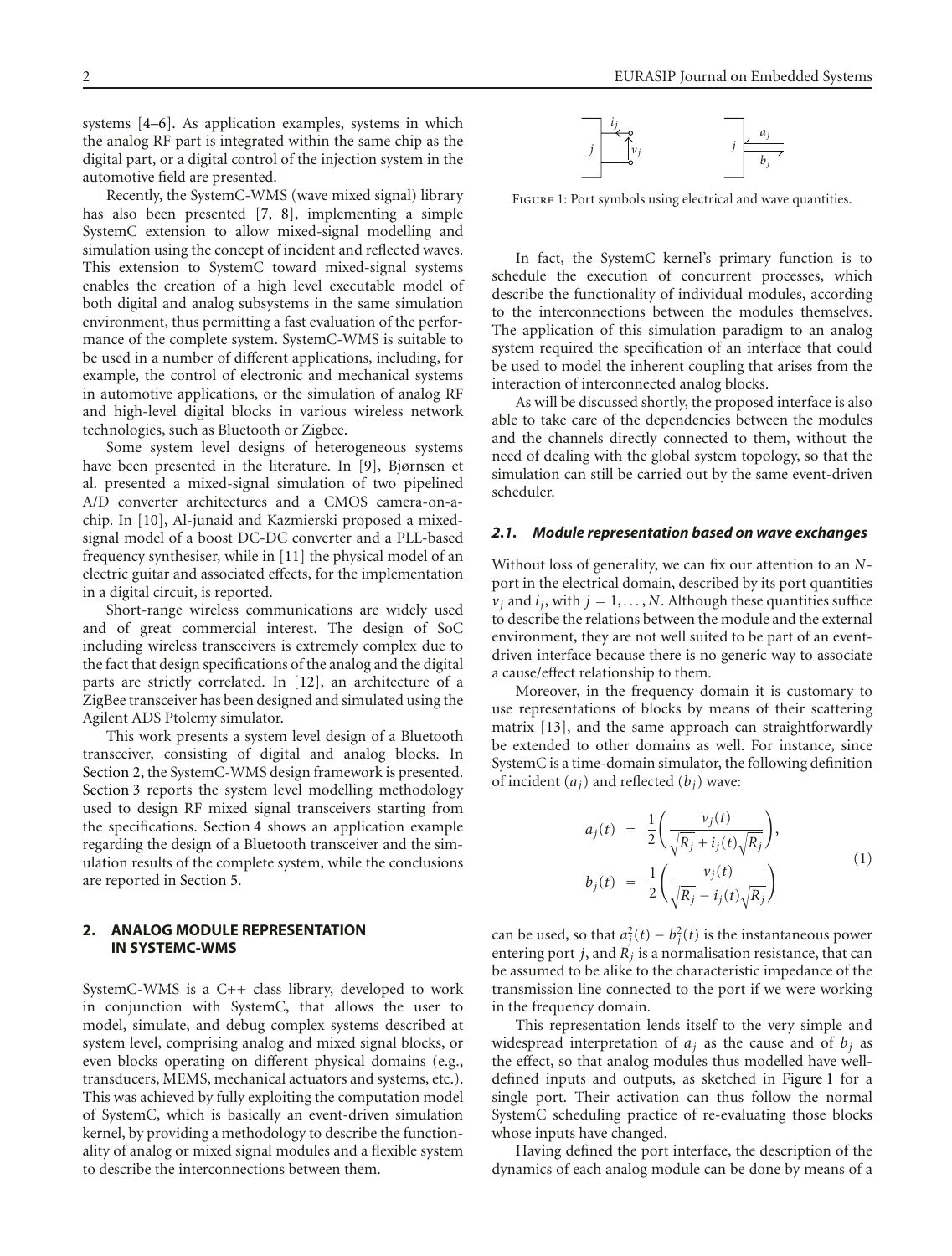

(b) Series interconnection

Figure 2: Wavechannel symbols corresponding to different port interconnections.

system of nonlinear ordinary differential equations (ODEs) of the following type:

$$
\dot{\mathbf{x}} = \mathbf{f}(\mathbf{x}, \mathbf{a}),
$$
  
\n
$$
\mathbf{b} = \mathbf{g}(\mathbf{x}, \mathbf{a}),
$$
\n(2)

where **f** and **g** are vector expressions describing the system dynamics, **x** is the state vector, while **a** and **b** are input and output vectors expressed in terms of incident and reflected waves, respectively. These equations will then be solved by an embedded local ODE solver.

#### *2.2. Wavechannels*

The use of the incident/reflected wave model greatly simplifies the problem of taking into account the connection between modules, since it can be mandated that modules use incident waves as inputs and produce reflected waves as outputs. This immediately solves the problem of cascading modules, whereas the parallel or series connection can be accomplished by using a new primitive channel that dispatches waves to the modules it connects together, and permits the formulation of a generic and standard analog interface usable across a variety of domains [7].

Such channel behaves similarly to the scattering junction of WDFs [14], which are digital models of analog filters, obtained by the discretisation of individual circuit components. Our approach uses, like in the WDF theory, the *ab* parameters as input/output signals and implements the duties of the scattering junction in a new entity called wavechannel, complying with SystemC conventions for channels.

Wavechannels are the means by which modules described by wave quantities communicate. They can be thought of as a bunch of transmission lines connecting ports to a junction box, in which the lines are tied together, and their role is to model the scattering of waves occurring at the junction. In the current implementation of wavechannels the propagation delay can be excluded, so that their connection to instantaneous blocks may result in the production of delay-free loops.

This fact is dealt with by the standard SystemC delta cycle mechanism which, without further intervention, would just use a fixed-point algorithm to search for the solution of the instantaneous loops, provided that the embedded ODE solver does not advance its state while iterating to find the fixed point.

These delay-free loops that arise from the interconnection of modules are equivalent to algebraic relationships, either between state variables or input/output quantities, giving rise to systems that are globally described by differential algebraic equations (DAEs). It may be worth noticing that, with the fixed-point method, state variable values are not altered during delta cycles, so that only index-1 DAE systems can be solved, i.e., only those admitting a solution of the algebraic part for every value of the state variables.

Let us consider a junction between *N* ports, each with its own normalisation resistance  $R_j$ , and let **v** and **i** be the voltage and current vectors, respectively, with

$$
\mathbf{A}_\nu \mathbf{v} = 0,
$$
  
\n
$$
\mathbf{A}_i \mathbf{i} = 0
$$
\n(3)

being a complete and minimal set of Kirchhoff's equations describing the junction (with  $[A_v]_{ii}$ ,  $[A_i]_{ii} \in \{0, \pm 1\}$ ). We maintain that letting

$$
\mathbf{A}_{x} = \mathbf{A}_{\nu} \operatorname{diag}_{k=1,\dots,N} R_{k}, \qquad \mathbf{A}_{y} = \mathbf{A}_{i} \operatorname{diag}_{k=1,\dots,N} \frac{1}{R_{k}} \tag{4}
$$

the scattering matrix **S** (such that  $\mathbf{a} = \mathbf{S} \mathbf{b}$ ) can be computed from  $(1)$ ,  $(4)$ , and  $(3)$ , resulting in:

$$
S = \begin{bmatrix} A_x \\ A_y \end{bmatrix}^{-1} \begin{bmatrix} -A_x \\ A_y \end{bmatrix}, \tag{5}
$$

where **b** are the waves reflected by modules and thus entering the junction, and **a** are scattered back from the junction to the modules by that means interconnected.

The above formulation can be used for any kind of junction. In the current implementation it is possible for a user to implement connections of an arbitrary type, by means of a wavechannel, simply by specifying the incidence matrix of the connection itself. To help SystemC-WMS users, the most common types of connections, such as parallel and series structures, half-bridges, and bridges, have already been implemented.

For example, from Kirchhoff's laws, a parallel connection is characterised by the equations:

$$
\sum_{j=1}^{N} i_j = 0, \quad \nu_1 = \nu_2 = \cdots = \nu_N,
$$
 (6)

whereas for a series wavechannel we have

$$
\sum_{j=1}^{N} v_j = 0, \quad i_1 = i_2 = \cdots = i_N \tag{7}
$$

with similar equations that can easily be found for any other type of connection. The derivation of the incidence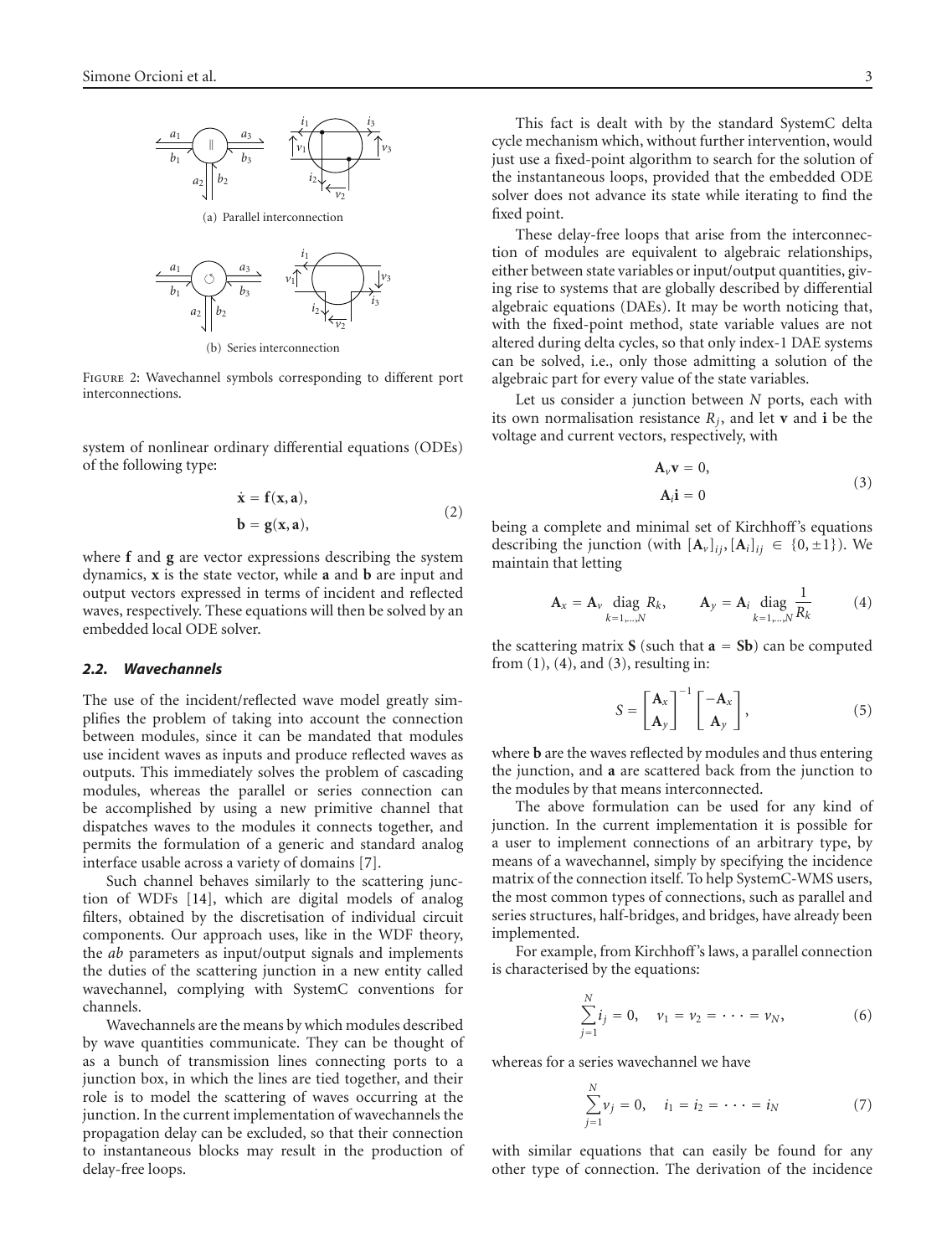

Figure 3: SystemC-WMS class library: sample interconnection structure.

matrix from them is then straightforward. The symbols and the electrical schematic of these wavechannels are shown in Figure 2.

It may be worth noticing here that, if  $N = 1$ , (6) and (7) simply imply  $a_1 = \pm b_1$ , and the two channel types are thus able to model the total reflection that takes place at an open circuit or at a shunt, respectively.

# *2.3. SystemC-WMS class library*

To aid the implementation of systems by means of analog blocks described with wave quantities, a number of templates and classes have been designed, as shown in Figure 3: a new kind of port to let modules communicate via wave quantities (*ab port*), the wavechannel that can interconnect them and that does the real computation of the scattering that occurs at junctions (*ab signal*), and a template base class (*wave module*) that eases the declaration of modules by taking care of handling sensitivity lists and port declarations. Moreover, a generic base class *analog module* (not shown) can be used by noninstantaneous modules to include and access their local ODE solver.

Ports expose an interface that allows users to read (*read*) the incident wave value and to report (*write*) the reflected wave value. Of course, in the same *wave module*, they can freely be mixed with standard SystemC ports and, in the same design, instantaneous analog modules, signal flow graph (SFG) analog modules (deriving from *analog module*), and wave modules (deriving from *wave module*) can be used and mixed together.

An example of declaration of a noninstantaneous wave module is given in Algorithm 1, where the template parameters denote the number of wave ports and the nature of them, with the nature specifying the underlying type of the wave variables together with their name and measurement units for output documentation purposes. After that the user only needs to implement the functions (2) defining the module behavior, as sketched in Algorithm 2.

All the rest is taken care of by the *ab signal* the module connects to. It is a primitive channel that exploits the twophase (evaluate/update) scheduling paradigm of SystemC, where the *write(...)* call, occurring during the evaluate phase, determines which channels are to be updated. Then during the update phase, the scattering occurring at the junction is computed, and a new delta cycle triggered if a change

```
struct example:wave module1, electrical, analog module
{
 // state variable x is inherited from analog module
 void field (double ∗var) const;
 void calculus ();
 SC_CTOR (example) : analog_modulee (\cdots){
     SC THREAD (calculus);
     sensitive << activation;
 }
};
```
ALGORITHM 1: Typical declaration of a wave module in SystemC-WMS.

```
void example: :field (double ∗var) const
{
  double a = port−->read ();<br>var[0] = f(x, a);
                                            // evaluate state change
}
void example: :calculus ()
{
  x = 0; <br>// state initialization here<br>while (step()) // perform an ODE solver s
                                         // perform an ODE solver step
   double a = port−->read (); // read incident wave here double b = g(x, a); //compute reflected wave
                                         //compute reflected wave<br>// and send it out
   port−>write (b);
  }
}
```
ALGORITHM 2: The structure of a typical wave module implementation.

exceeding a certain threshold is detected on any of the scattered waves. Only when no further delta cycles are scheduled, and the core SystemC scheduler advances the time are the embedded local ODE solvers (invoked by the *step()* call) permitted to update their state.

To ease the implementation of complex systems with SystemC-WMS, a number of predefined templates and classes for linear and nonlinear modules have also been provided. The full source code of the SystemC-WMS library and associated device library is freely available under an open source license from the authors' website [15].

# **3. MODELLING OF ANALOG RF MODULES IN SYSTEMC-WMS**

The analog module representation based on (2), which has been used to model different heterogeneous analog systems, ranging from a library of simple linear systems to electrical switching power supplies [7, 8, 15], can easily be extended to better suit electrical circuit requirements in the RF domain. In particular, the representation can be modified by explicitly adding a stochastic signal, which represents the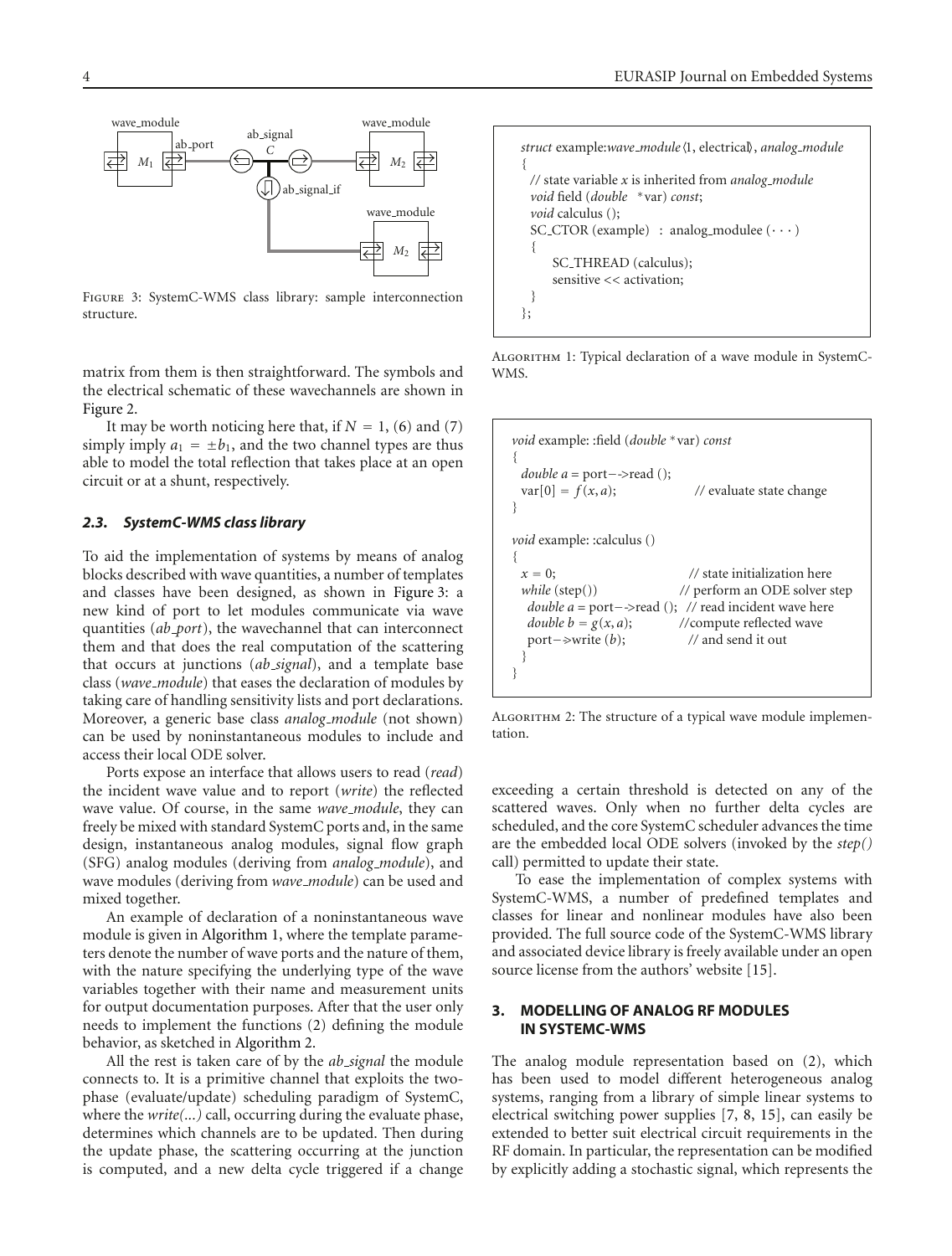TABLE 1: Typical RF module specifications.

| Input matching  | $s_{11} < \tilde{s}_{11}$                                       |
|-----------------|-----------------------------------------------------------------|
| Output matching | $s_{22} < \tilde{s}_{22}$                                       |
| Gain            | $s_{21} \simeq \widetilde{s}_{21}$                              |
| Isolation       | $s_{12} < \tilde{s}_{12}$                                       |
| Nonlinearity    | $\text{HP3}_{\text{dBm}} < \widetilde{\text{HP3}}_{\text{dBm}}$ |
| Noise           | $NF < \widetilde{NF}$                                           |
|                 |                                                                 |

noise produced by the module itself or by some external interference,

$$
\dot{\mathbf{x}} = \mathbf{f}(\mathbf{x}, \mathbf{a}, \mathbf{n}),
$$
  
\n
$$
\mathbf{b} = \mathbf{g}(\mathbf{x}, \mathbf{a}).
$$
 (8)

This is now a stochastic differential equation system, that can be solved in the usual way by considering a realization of the stochastic signal  $n(t)$ . If the system can be assumed ergodic, all of the signal features in the probability space can be estimated from time-domain solutions.

To simplify the system-level simulation of (8), some modules can be considered to be instantaneous, resulting in the following simplified representation:

$$
\mathbf{y}(t) = \mathbf{S}(\mathbf{a}(t) + \mathbf{n}(t)),
$$
  
\n
$$
\mathbf{b}(t) = \mathbf{g}(\mathbf{y}(t)),
$$
\n(9)

in the following, for the sake of simplicity, the explicit dependence on time will be neglected. The rationale for (9) is to simulate at system level analog RF modules, like a low noise amplifier (LNA), a mixer, or a power amplifier (PA), in the worse conditions, which happen when considering the S-parameters of the two-port to be constant in frequency, and equal to the specifications. This type of representation allows a straightforward extraction of the parameters of (9) from common RF specifications, such as those shown in Table 1, without the need of assuming any particular circuit implementation for the modules themselves.

As an example to demonstrate how the parameters of (9) can be extracted, and this model applied to specific RF circuits, amplifier and mixer modules will be analyzed in detail in the following.

#### *3.1. Amplifier*

Since the nonlinearity involving electrical quantities at the input port can be neglected for amplifiers—indeed there are usually no specifications regarding the nonlinear behavior of the input impedance—(9) can be customised as

$$
y_1 = \widetilde{s}_{11}(a_1 + n_1) + \widetilde{s}_{12}(a_2 + n_2),
$$
  
\n
$$
y_2 = \widetilde{s}_{21}(a_1 + n_1) + \widetilde{s}_{21}(a_2 + n_2),
$$
  
\n
$$
b_1 = y_1,
$$
  
\n
$$
b_2 = g_2(y_2).
$$
  
\n(10)

Figure 4 shows a schematic representation of these relationships.



Figure 4: An RF module in SystemC-WMS.



Figure 5: LNA output nonlinearity.

A nonlinear function that well represents the amplifier output nonlinearity, and that can easily be characterized from the specifications reported in Table 1, is the hyperbolic tangent. In the following, we will thus assume that

$$
g(y) = A \cdot \tanh\left(\frac{y}{A}\right),\tag{11}
$$

so that the small-signal gain is directly set by the values of the linear *S*-parameters, with a saturation level depending on the value of the parameter *A*, as can be seen in Figure 5.

# *3.1.1. Noise*

A noisy two-port is generally modelled by adding a couple of noise generators to the input or to the output of a noisefree two-port. A convenient model for our goal is the noise representation based on the *a*, *b* parameters, as reported in [16] with output-referred noise generators, or more conveniently with input-referred noise generators, which results in

$$
\begin{bmatrix} b_1 \\ b_2 \end{bmatrix} = [\mathbf{S}] \begin{bmatrix} a_1 + n_1 \\ a_2 + n_2 \end{bmatrix},
$$
\n(12)

which, when the nonlinearity can be neglected, as it is usually done in the case of noise analysis, corresponds to (10).

A noisy two-port can be characterized, in terms of noise performance, by its noise factor *F* defined as [16]

$$
F = \frac{(S/N)_I}{(S/N)_O} = 1 + \left(\frac{N_{AI}}{N_I}\right),\tag{13}
$$

where  $N_{\text{AI}}$  is the added noise power, referred to the input, and  $N_I$  is the noise power entering the input port. The noise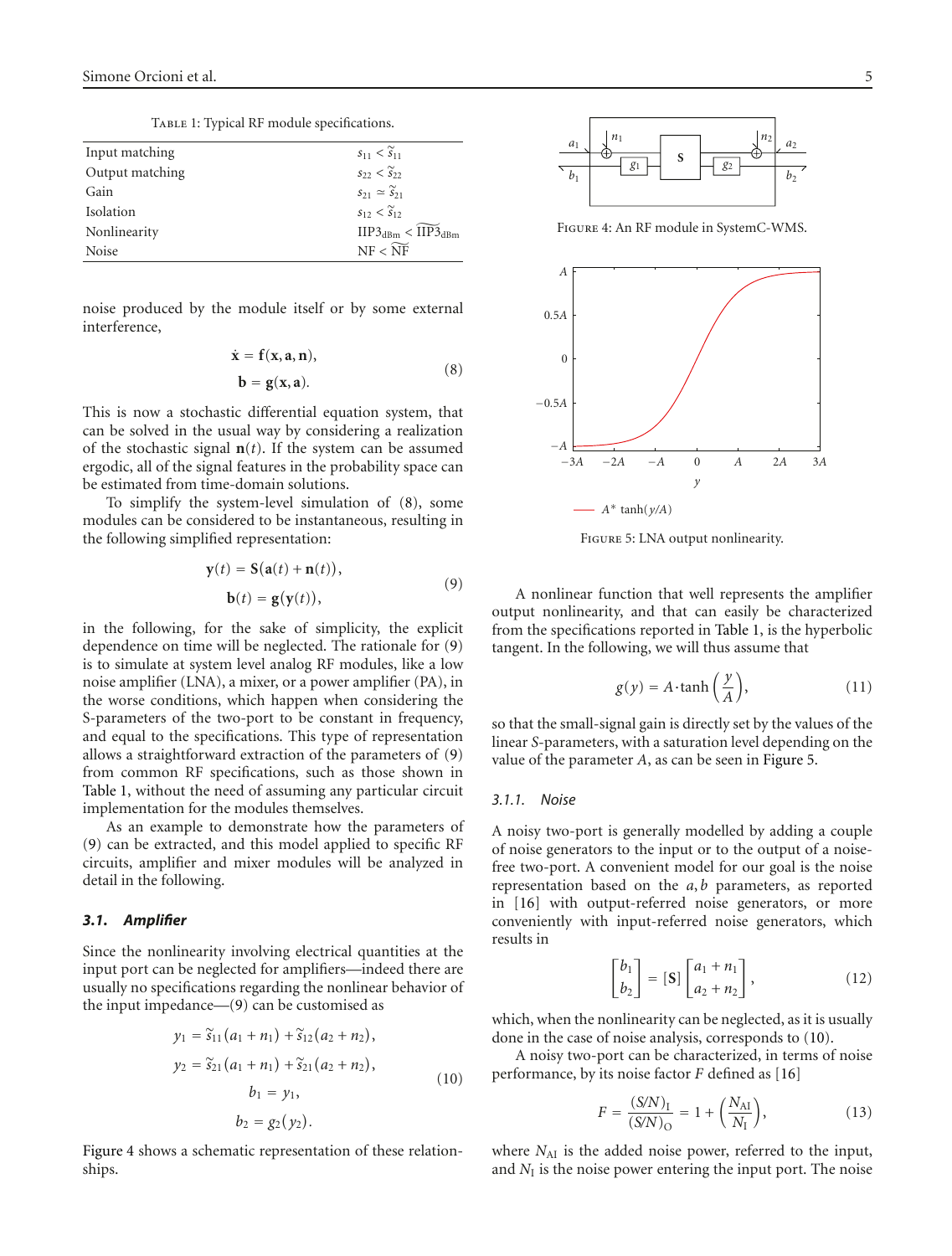factor, when expressed in decibel, is called noise figure, *NF* =  $10 \log(F)$ .

Since the noise specification of an amplifier is usually expressed only in terms of a scalar variable (*F* or *NF*), only the parameters of one of the two noise generators can be determined. Because of this we have chosen to put  $n_2 = 0$ in (12).

A noisy resistor can give a maximum noise power equal to

$$
P_{\text{MAX}} = \frac{\overline{v_n^2}}{4R} = \frac{4kTRB}{4R} = kTB,
$$
\n(14)

where *k* is the Boltzmann constant, *T* is the temperature, and *B* the bandwidth. This relationship can be applied to (13) to obtain

$$
\sigma_n^2 = \overline{n_1^2} = kT B (F - 1). \tag{15}
$$

This relationship lets us add a stationary white noise wave generator of variance that depends only upon the specifications reported in Table 1.

## *3.1.2. Nonlinearity*

The nonlinearity performance analysis of an amplifier module can be performed, following [17], by approximating the nonlinearity (11) by its Taylor expansion truncated to the third order:

$$
g(y) = y - \frac{y^3}{3A^2} = \alpha_1 y + \alpha_3 y^3, \tag{16}
$$

which leads to the following expression for the OIP3 :  
\n
$$
\widehat{OIP3} = \alpha_1 \sqrt{\frac{4}{3} \left| \frac{\alpha_1}{\alpha_3} \right|} = 2A.
$$
\n(17)

We have used the hat sign in the OIP3 to underline the fact that (17) regards the amplitude of the signals, which in *a*, *b* parameters is expressed in  $\sqrt{W}$ . Since the IIP3 or OIP3 are usually expressed in terms of power, (17) must be translated from  $\sqrt{W}$  to *W*. It is straightforward to relate the amplitude of incident and reflected waves to the mean power available at a port,

$$
P_{\text{av}} = \frac{1}{T} \int (b^2(t) - a^2(t)) \, \mathrm{d}t
$$
\n
$$
= \frac{1}{T} \int b^2(t) \, \mathrm{d}t = \frac{\hat{b}^2}{2} \tag{18}
$$

obtained for sinusoidal signals and neglecting the incident wave at the port. This relation can be rewritten as  $b = \sqrt{2P_{av}}$ , obtained<br>wave at t<br>or  $\widehat{OIP3}$  $\widehat{DIP3}$  =  $\sqrt{2OIP3}$ . Since the specifications are usually expressed in terms of  $\text{HP3}_{\text{dBm}}$ , it is easy to find that

$$
\text{OIP3}_{\text{dBm}} = \text{HP3}_{\text{dBm}} + \text{TPG}_{\text{dB}}.\tag{19}
$$

Finally, from the preceding equations, we can express the nonlinear parameter characterizing (10), in term of Finally, from the preceding extension the nonlinear parameter characteristic<br>specifications as  $A = 1/2\overline{\text{OP}}$ 3, or specifications as  $A = 1/2\overline{OIP3}$ , or

$$
A = \frac{1}{2}\sqrt{2 \cdot \text{OIP3}}.\tag{20}
$$

| Parameter                         | LNA spec. | PA spec. | PGA spec. |
|-----------------------------------|-----------|----------|-----------|
| $\widetilde{s}_{11}$              | $-15$ dB  | $-15$ dB |           |
| $\widetilde{s}_{12}$              | $-40$ dB  | $-40$ dB |           |
| $\widetilde{s}_{21}$              | 18dB      | 18dB     |           |
| $\widetilde{s}_{22}$              | $-15$ dB  | $-15$ dB |           |
| $\overline{\widehat{\text{HP3}}}$ | $0$ dBm   | 18 dBm   |           |
| $\widetilde{\text{NF}}$           | 4 dB      |          | 34 dB     |
|                                   |           |          |           |

Equation (10), which can be assumed to be a model valid for every type of amplifier, can finally be rewritten with all previously extracted parameters as

$$
b_1 = \tilde{s}_{11}(a_1 + n_1) + \tilde{s}_{12}a_2,
$$
  
\n
$$
y_2 = \tilde{s}_{21}(a_1 + n_1) + \tilde{s}_{21}a_2,
$$
  
\n
$$
A = \frac{1}{2}\sqrt{2 \cdot \widehat{\text{OIP3}}},
$$
  
\n
$$
b_2 = A \cdot \tanh\left(\frac{y_2}{A}\right),
$$
  
\n
$$
\overline{n_1^2} = kTB(\tilde{F} - 1).
$$
\n(21)

#### *3.1.3. Implementation*

With the facilities provided by SystemC-WMS and the equations previously reported in (21), it is straightforward to implement a high-level module to model an LNA. Its full implementation is reported in Algorithm 3, where *noise* is another library class that generates a sequence of gaussian random numbers, of variance equal to the desired noise power, and then modulates the result into the requested frequency band, so as to produce a brick wall-shaped noise spectrum with the desired properties.

The LNA so defined can then be used in constructs like the one reported in Algorithm 4, where the tags like dB or GHz that appear after several of the numerical constants are simple macros that implement the trivial scaling and log-tolinear conversions of the parameters as needed.

#### *3.2. Mixer*

The relations (8) for the mixer take the following form:

$$
b_1 = \tilde{s}_{11}(a_1 + n_1) + \tilde{s}_{101}a_{10} + \tilde{s}_{12}a_2,
$$
  
\n
$$
y_2 = K(1 + \tilde{s}_{22})[(1 + \tilde{s}_{11})(a_1 + n_1) + \tilde{s}_{101}a_{10} + \tilde{s}_{12}a_2]
$$
  
\n
$$
\times \frac{a_{10}}{A_{10}} + \tilde{s}_{22}a_2,
$$
  
\n
$$
A = \frac{1}{2}\sqrt{2 \cdot \widetilde{\text{OIP3}}},
$$
  
\n
$$
b_2 = A \cdot \tanh\left(\frac{y_2}{A}\right),
$$
\n(22)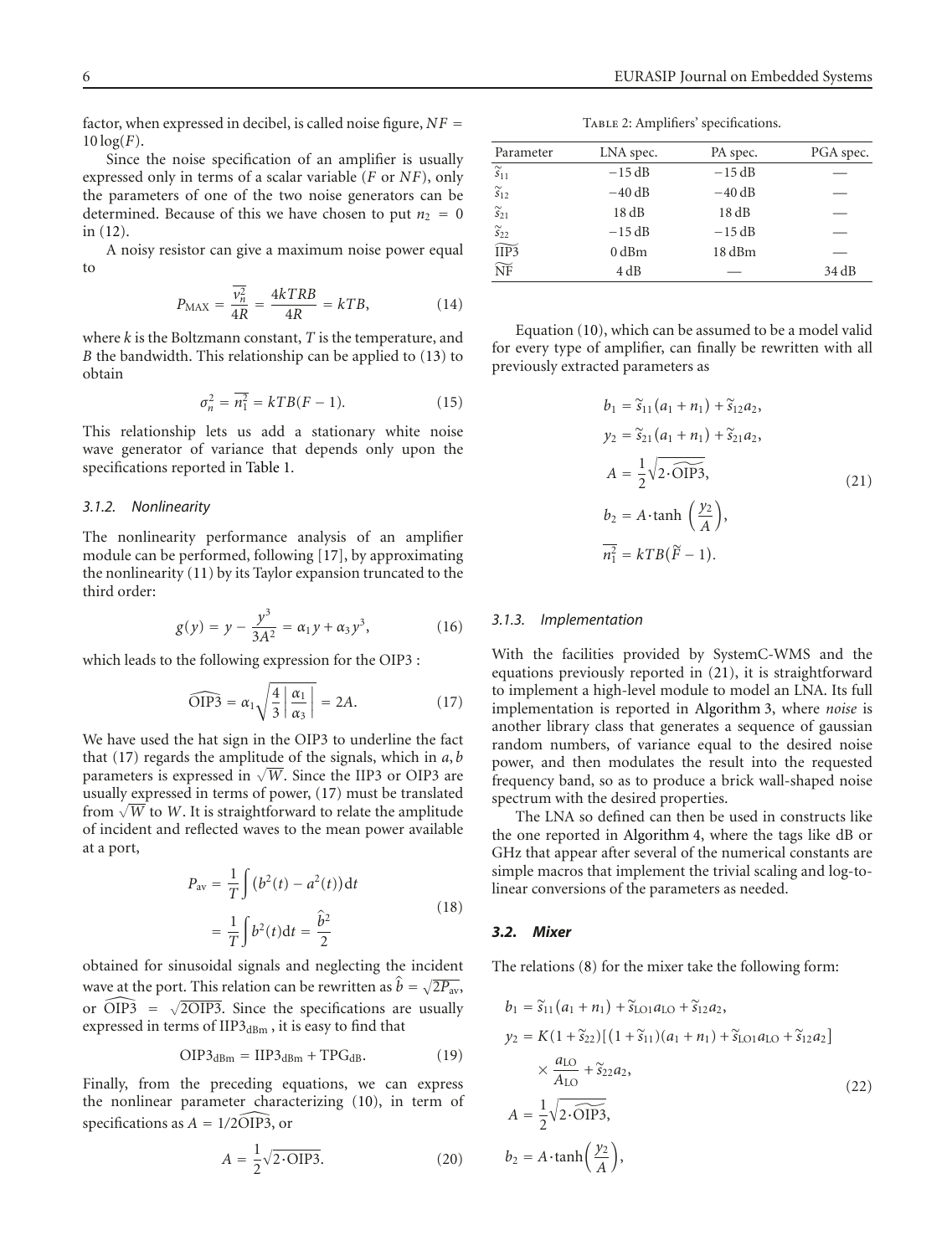```
struct lna : wave_module \langle 2, electrical\rangle{
  SC_HAS_PROCESS (amplifier_scatter);
  amplifier_scatter (sc_core : : sc_module_name name,
   scatter S<sub>11</sub>, scatter S<sub>12</sub>, scatter S<sub>21</sub>, scatter S<sub>22</sub>,
   double IIP3, double F, double f0, double band,
   double R_{01} = 50 ohm, double R_{02} = 50 ohm
  ) :
   S_{11}(S_{11}), S_{12}(S_{12}), S_{21}(S_{21}), S_{22}(S_{22}),A (0.5 * sqrt (2 * IIP3) *S_{21}),
   n_1 (k * T0 * band * (F - 1), f0, band)
  {
   SC METHOD (calculus); sensitive << activation;
   // set normalization resistances on ports:
   port [0] \leq \leq R_{01};
   port [1] \leq \leq R_{02};
  }
private:
  void calculus ()
  \mathcal{L}double t = sc_core : : sc_time_stamp (). to_seconds ();
   double a_1 = port [0] –>read() + n_1(t);
   double a_2 = port[1]−>read ();
   double y_1 = S_{11} * a_1 * S_{12} * a_2;double y_2 = S_{21} * a_1 * S_{22} * a_2;port [0]−->write (y1);
   port [1]−->write (A∗tanh (y2/A));
  }
private: /∗ data members ∗/
  const double S_{11}, S_{12}, S_{21}, S_{22};
  const electrical :: wave type A;
  noise n_1;
};
```
ALGORITHM 3: Definition of the LNA module in SystemC-WMS.

*ab\_signal* (electrical, parallel) antenna(50 ohm); *ab\_signal* (electrical, parallel) amplified(50 ohm); source (electrical) src1("RX-SIGNAL", cfg:: wave); src1(antenna, *...*); *//* connection of signal source lna amp1("LNA1," −15 dB, −40 dB, 18 dB, −15 dB, *//S*-parameters 0 dBm, 4 dB, *//* nonlinearity and noise specs 2.485 GHz, 1 MHz); *//* band specification amp1 (antenna, amplified); *//*connections of the LNA

ALGORITHM 4: Example of a typical usage of the LNA module.

The mixer has been modelled by a two-port electrical module with an SFG input  $a_{LO}$ , that is the input of the local oscillator. This signal has been modelled by a sinusoidal function:

$$
a_{\text{LO}} = A_{\text{LO}} \cos \left( \omega_{\text{LO}} t + \phi \right), \tag{23}
$$

where  $A_{\text{LO}} = \sqrt{2P_{\text{avLO}}}$  is a function of local oscillator power. The reflected wave at the input port of the mixer  $b_1$  is linearly

TABLE 3: TX-RX Mixer specifications.

| Parameter                    | TX spec. | RX spec. |
|------------------------------|----------|----------|
| $\widetilde{s}_{11}$         | $-15$ dB | $-15$ dB |
| $\widetilde{s}_{12}$         | $-90$ dB | $-90$ dB |
| $\widetilde{s}_{21}$         | 2 dB     | 12 dB    |
| $\widetilde{s}_{22}$         | $-15$ dB | $-15$ dB |
| $\widetilde{s}_\mathrm{LO1}$ | $-86$ dB | $-90$ dB |
| $\widetilde{\text{HP3}}$     | 15 dBm   | 12 dBm   |
| $\widetilde{\text{NF}}$      |          | 24 dB    |

related to all the inputs of the module by the following RF specifications of the mixer:

- (i) the input reflection coefficient  $\widetilde{s}_{11}$ ;
- (ii) the power transfer from the output port  $\tilde{s}_{12}$ ;
- (iii) the power transfer from the local oscillator  $\tilde{s}_{\text{LO}}$ .

The relationship that characterizes  $y_2$  has been obtained considering that the output current of the mixers based on Gilbert multiplier is approximately  $i'_2(t) \approx Gv_1(t)v_{LO}(t)$ . On the base of the proposed model, the normalized current  $i'_{2n}(t)$ can be expressed as a function of the incident and reflected wave at the input port as follows:

$$
i'_{2n}(t) = G\sqrt{R_{02}R_{01}}(a_1(t) + n_1(t) + b_1(t))a_{LO}(t).
$$
 (24)

Now, substituting the expression for  $b_1$  in (24), we obtain

$$
i'_{2n} = G\sqrt{R_{02}R_{01}}\left[\left(1 + \widetilde{s}_{11}\right)\left(a_1 + n_1\right) + \widetilde{s}_{\text{LO}}a_{\text{LO}} + \widetilde{s}_{12}a_2\right]a_{\text{LO}}.\tag{25}
$$

The output port of the mixer has been, therefore, modelled by a controlled current generator that provides the normalized current of (25) with a parallel load of impedance *RL*. The relationship between  $b_2$  and  $a_2$  of such a kind of circuit can be expressed as follows:

$$
y_2 = \frac{1 + \widetilde{s}_{22}}{2} i'_{2n} + \widetilde{s}_{22} a_2 \tag{26}
$$

with  $\widetilde{s}_{22} = (R_L - R_{02})/(R_L + R_{02})$ . Now substituting (25) in (26), we obtain the final expression for  $b_2$ , where the power conversion gain is provided by the factor  $K =$  $G \sqrt{R_{02}R_{01}} A_{LO}/2.$ 

# **4. BLUETOOTH TRANSCEIVER**

# *4.1. Bluetooth RF specifications*

Bluetooth [18] is a widely used wireless standard for devices that have regular charge (e.g., mobile phones) and in applications like handsfree audio and file transfer.

The Bluetooth frequency band is comprised within the industrial, scientific, and medical (ISM) band, between 2.4000 GHz and 2.4835 GHz and is subdivided into 79 channels. Three power classes of devices are defined, with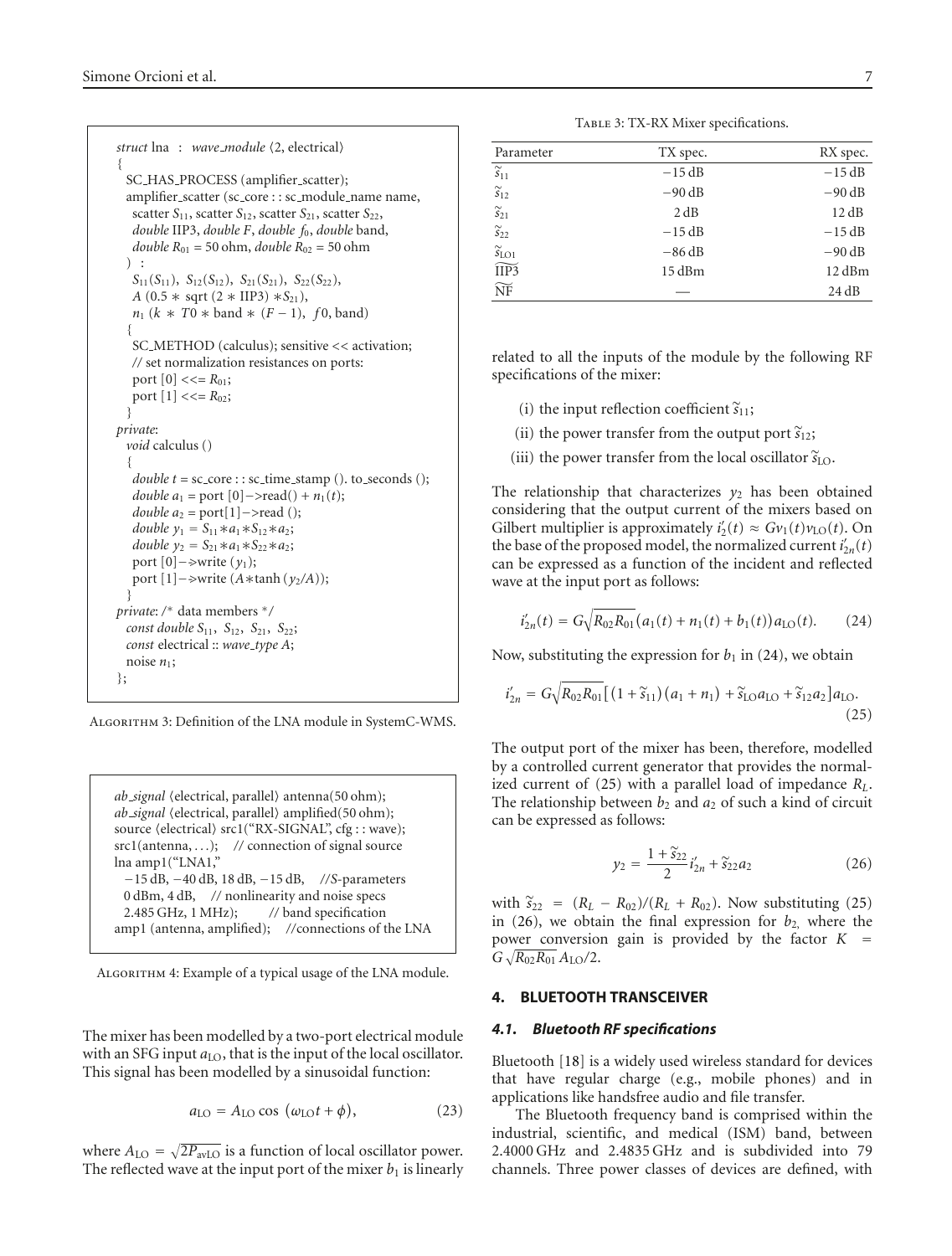

Figure 6: Bluetooth baseband and link layer, as modelled in [19] (in white), with the addition of the radio layer (in gray).

different output power requirements. For a class 2 device, that has a rated maximum operating distance of 10 m, the maximum output power is nominally 1 mW (0 dBm), and must always be within the range of 0.25 mW (−6 dBm) to 2.5 mW (4 dBm). The modulation employs a Gaussian frequency shift keying (GFSK) with BT = 0*.*5, a modulation index that must lie between 0.28 and 0.35, and a symbol rate of 1 MS/s. The symbol rate accuracy must be better than 20 *μ*s/s, the minimum frequency deviation must never be smaller than 115 kHz. The zero crossing error, that is the time difference between the ideal symbol period and the measured crossing time, must be less than 0.125 microsecond (1/8 of a symbol period at 1 MS/s). The transmitter initial center frequency accuracy must be 75 kHz. The Bluetooth receiver must have an actual sensitivity level of −70 dBm or better, where the actual sensitivity level is defined as the input level for which the BER is 0.001.

#### *4.2. RF layer architecture*

The Bluetooth baseband and link layers have previously been modelled in SystemC [19], without considering the analog radio layer. The heterogeneous modelling methodology allowed by SystemC-WMS, described earlier in this paper, permits the modelling and simulation of the lower layers of the Bluetooth stack including the analog radio layer, as reported in Figure 6. The possibility of performing a fast and yet detailed simulation, requiring a CPU time of less than 10 seconds for simulating the transmission, RF propagation, and reception of each bit (i.e., 1 microsecond of simulated time), allows the verification of the effect of changes in the design specifications of the analog blocks on the overall system performance at packet level.

In the rest of this section, a detailed description of the radio layer is reported. Many architectures of transmitters and receivers for the 2.4 GHz band have been proposed, some of them suitable for a single standard, some for multiple standards. The receivers can be classified according to their operation as superheterodyne, image-reject, zero-IF, or low-IF. Analogously, the transmitters can be classified as superheterodyne, direct-up, or two-step-up. A review of the state of the art in wireless transceivers can be found in [20].

The designed transceiver is composed of a transmitter and a receiver whose structures are reported in Figures 7 and 8, respectively. The low-IF receiver (RX) is derived from the designs reported in [21, 22]. The LNA amplifies the signal from the antenna. The voltage controlled oscillator (VCO) generates the in-phase (*I*) and quadrature-phase (*Q*) components for the RF to intermediate frequency (IF) down conversion performed by the mixer. A low-band filter centered at the 2 MHz IF rejects the image signal. The programmable gain amplifier (PGA) amplifies the signal to the desired level. The IF to baseband down conversion is performed digitally after the A/D conversion, whose resolution can easily be changed in the code. The specifications of the single blocks, derived from the Bluetooth RF specifications, are reported in Tables 2-3.

The direct-conversion transmitter (TX) is reported in Figure 7, and is derived from the designs reported in [22, 23]. A digital Gaussian filter is implemented using a lookup Table (LUT), the signal is integrated and then the baseband inphase (*I*) and quadrature (*Q*) components are generated. The *I* and *Q* digital signals are converted to analog signals, low pass filters clean the signals and single side band mixers upconvert them directly to 2.4 GHz. A power amplifier amplifies the signal before feeding it to the antenna. The specifications for the single blocks are reported in Tables 2-3.

## *4.3. Simulation results*

The complete system with transmitter and receiver was simulated with the specifications previously discussed.

The propagation of the signal from the transmitter to the receiver was modelled by a classical additive white Gaussian noise (AWGN) channel with an attenuation factor of  $\lambda^2/(4\pi d^2)$ , where *d* is the distance between transmitter and receiver and  $\lambda$  is the RF wavelength. The noise level introduced by the channel was set to  $kT_0$  with  $T_0 = 290$  K, that corresponds to −144 dBm/kHz.

The simulation of the transmission of 50 bits took about 8 minutes on a 3 GHz Pentium D processor. Figure 9 shows the simulation results for different signals sensed inside the digital portions of the transmitter and of the receiver during this simulation. The first signal is the digital data stream to be transmitted, at the input of the Gaussian filter, followed by the output of the gaussian filter itself. The third signal is the received signal at the output of the quadricorrelator followed again by the digital data stream obtained at the output of the receiver.

The performance of the complete system was measured by means of the normalized root mean square error (RMSE), computed as

Normalised RMSE = 
$$
\frac{(s_i(t) - s_o(t))^2}{(s_i(t))^2},
$$
 (27)

where the transmitted signal *s*<sup>i</sup> is sensed at the output of the Gaussian filter, and the received signal  $s<sub>o</sub>$  at the output of the quadricorrelator. Both signals have been synchronized and rescaled before applying (27).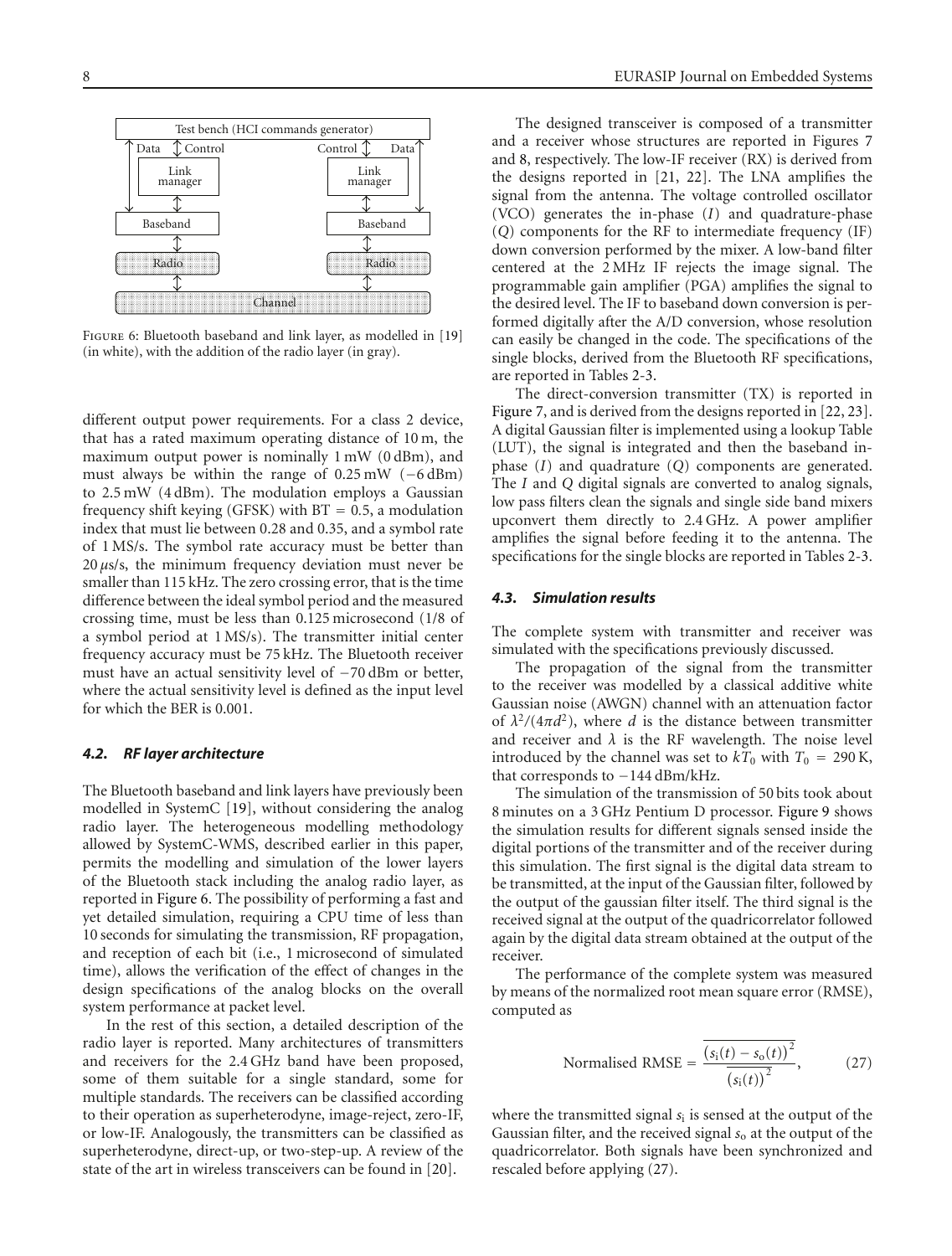

Figure 7: Transmitter block diagram.



Figure 8: Receiver block diagram.



Figure 9: Example of transmitted and received signals inside the digital portions of the transceiver. All the magnitudes have been normalised according to the available resolution.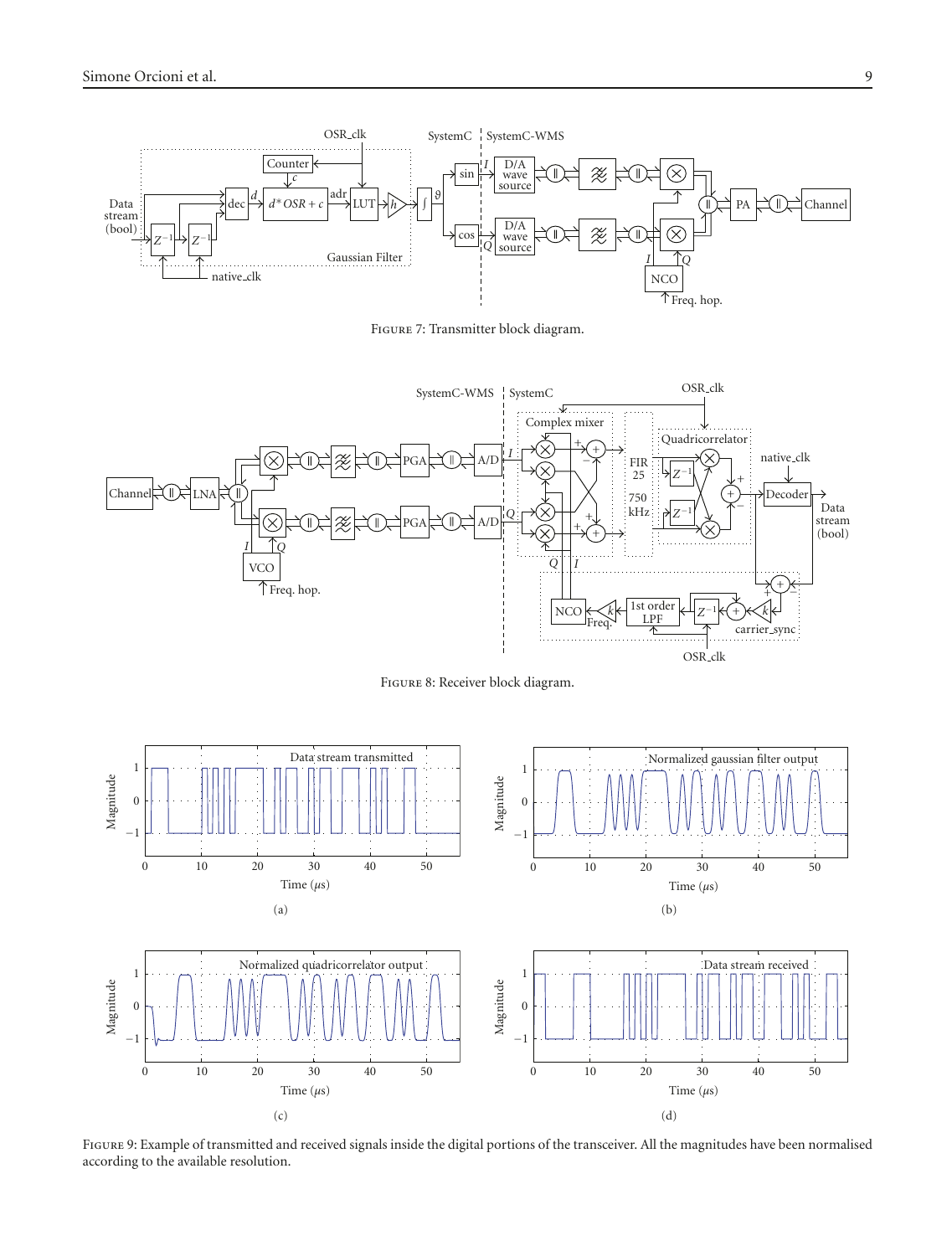

Figure 10: Normalized RMSE of the whole system as a function of ADC resolution.



Figure 11: Normalized RMSE of the whole system as a function of DAC resolution.

The RMSE is affected by several factors, related to both the transmitter and the receiver, such as output-stage nonlinearity, DAC nonideality, LPF nonideality, and VCO nonideality.

Figures 10-11 show the simulated RMSE performance versus the ADC and DAC resolutions. The curve in Figure 10 was obtained by calculating the RMSE for different values of the ADC resolution, ranging from 2 to 16, while the DAC resolution was kept fixed at the maximum value. Analogously, the same sweep was performed on the DAC resolution, keeping constant the other, in order to obtain the results shown in Figure 11.

The receiver was designed in order to have a noise figure of about 12 dB [22], as can easily be verified applying Friis equation [16] to the noise figure and power gain

Table 4: Transducer power gain and noise figure of various receiver stages as obtained from simulation results.

| Receiver     | <b>TPG</b>        | NF                |
|--------------|-------------------|-------------------|
| <b>LNA</b>   | $17.7 \text{ dB}$ | 4 dB              |
| <b>MIXER</b> | $14.4 \text{ dB}$ | $24.2 \text{ dB}$ |
| <b>PGA</b>   | 12 dB             | $34.2 \text{ dB}$ |
| RX           | $41.1 \text{ dB}$ | $12.9 \text{ dB}$ |



Figure 12: Eye-diagram measured at quadricorrelator output, with only thermal noise in the channel and noisy receiver as per the specifications. The bit time is  $T_b = 1 \mu s$ .

specifications given for each of the receiver components in Tables 2-3:

$$
NF_{RX} = 10 \log \left( F_{\text{lna}} + \frac{F_{\text{mixer}} - 1}{TPG_{\text{lna}}A_{\text{splitter}}} + \frac{F_{\text{pga}} - 1}{TPG_{\text{lna}}A_{\text{splitter}}TPG_{\text{mixer}}} \right) = 12 \text{ dB}, \tag{28}
$$

where  $A_{\text{splitter}}$  is the power attenuation due to the splitter at the output of the LNA, that is of about 3 dB.

In order to experimentally evaluate the noise figure of the receiver from simulations, two transmissions of the same 50 bit sequence had been simulated, one with noise and another without noise. The power of the signal (*S*) and of the noise (*N*) at the input and at the output of each stage of the receiver was then calculated from the data provided by this two simulations, leading to the following result:

$$
NF_{RX} = 10 \log \left( \frac{S_{I \ln a}}{N_{I \ln a}} \cdot \frac{N_{\text{opga}}}{S_{\text{opga}}} \right) = 12.9 \text{ dB.}
$$
 (29)

These simulations allowed us to also evaluate the power gain and the noise figure of each stage of the receiver. These data are reported in Table 4, and it is possible to observe a substantial agreement between them and the corresponding specifications in Tables 2-3.

Figure 12 shows the eye-diagram performance of the receiver, while Figure 13 shows the power spectrum at the receiver input, obtained by the transmission of a sequence